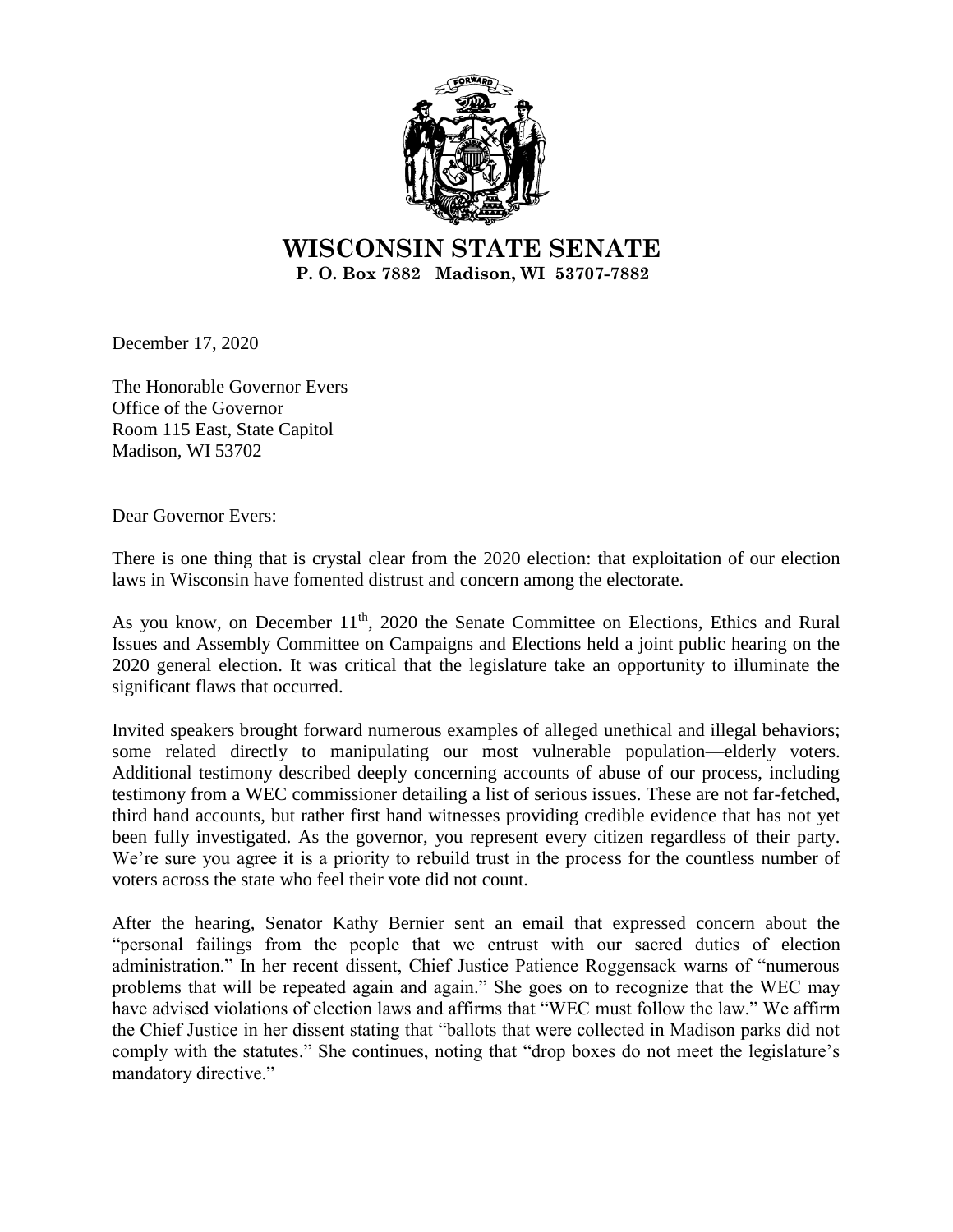It is clear, election laws must be a priority in the next session. It is incumbent upon the legislative and executive branch to work together to ensure future elections are safeguarded from perversion of our election laws. Failure to do this will continue to erode the trust in our electoral process. Voters need to feel confident in the integrity of the process, and we must deliver. Based on the mountain of feedback we have all received, we believe the legislature ought to resolve the following questions;

- Who is responsible for auditing the quality of ballots after the election?
- What are the appropriate venues and methods for ballots to be returned?
- Were ballot harvesting events, such as Democracy in the Park, appropriate venues for safe and secure ballot collection?
- Were voters who have moved or died allowed to remain on the voter rolls contrary to state law?
- How can we clarify statute to ensure adequate access for poll watchers?
- How can "indefinitely confined" voters be protected from exploitation?
- How can we protect citizens residing in care facilities from being taken advantage of?
- Is it appropriate for private special interest money to be inequitably distributed to certain communities?
- Should clerks be curing incomplete or mismarked ballots and witness statements?
- Why was the WEC providing guidance that contradicts state statute?
- Who enforces Wisconsin election laws and what are the consequences for breaking these laws?

Unfortunately, these are only the most obvious questions while many more remain. We owe it to the increasingly large percentage of Wisconsin voters who have lost faith in our elections to affirm the integrity and security of their vote. These issues are bigger than any one election, and we hope we can count on you to represent the countless Wisconsin voters who question the process. We hope you support common sense reforms that will ensure every election moving forward is secure, fair, and transparent.

Sincerely,

Devin LeMahieu Senate Majority Leader-elect 9<sup>th</sup> Senate District

Chris Kapenga Senate President-elect 33rd Senate District

Kathy Bernier State Senator 23rd Senate District

Alberta Darling State Senator 8<sup>th</sup> Senate District Duey Stroebel State Senator 20th Senate District

Joan Ballweg State Senator-elect 14th Senate District

Julian Bradley State Senator-elect 28<sup>th</sup> Senate District

Mary Felzkowski State Senator-elect 12<sup>th</sup> Senate District